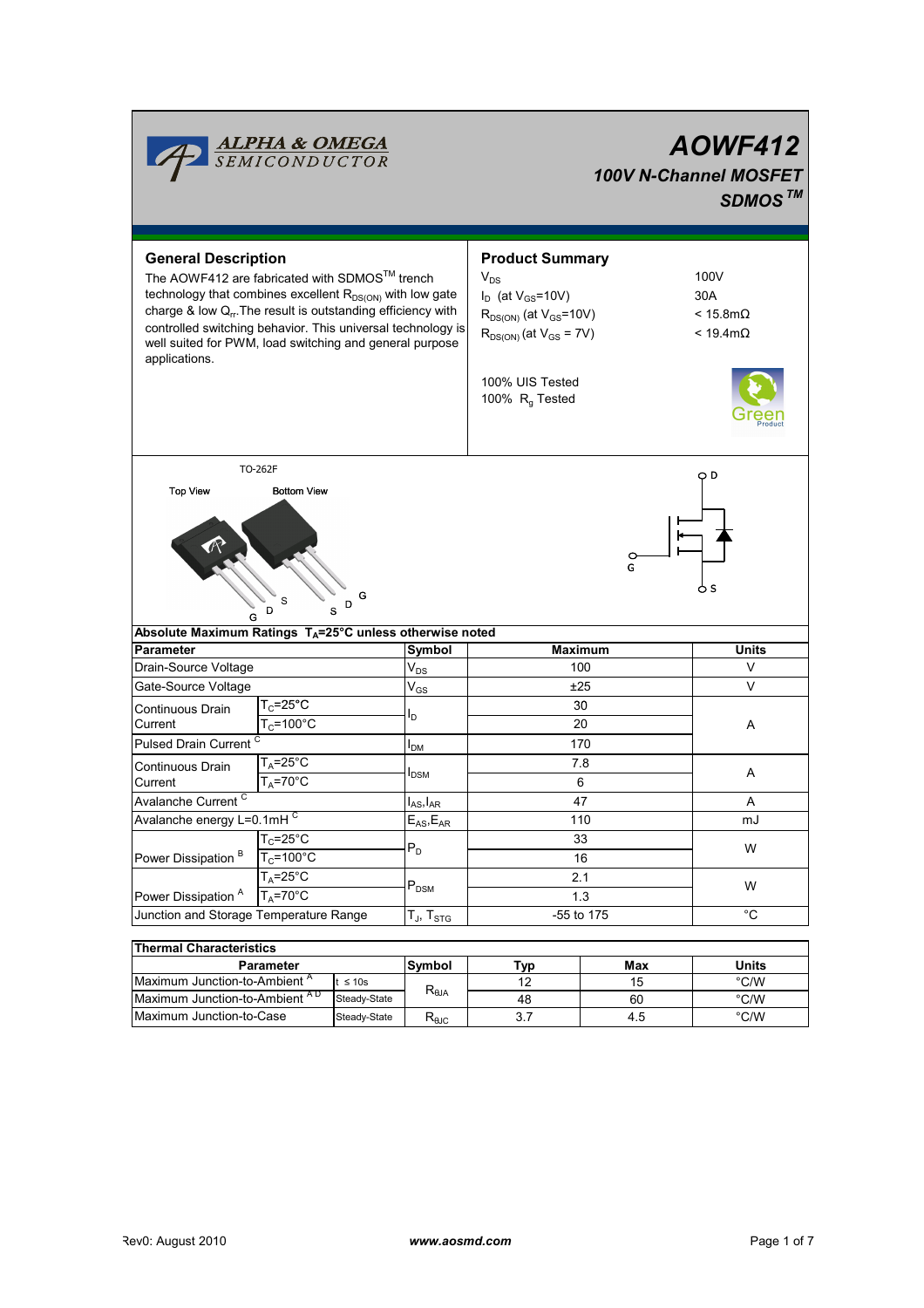

#### Electrical Characteristics (T<sub>i</sub>=25°C unless otherwise noted)

| <b>Symbol</b>                           | <b>Parameter</b>                      | <b>Conditions</b>                                                                 |                    | Min  | <b>Typ</b> | Max  | <b>Units</b> |  |  |  |  |
|-----------------------------------------|---------------------------------------|-----------------------------------------------------------------------------------|--------------------|------|------------|------|--------------|--|--|--|--|
| <b>STATIC PARAMETERS</b>                |                                       |                                                                                   |                    |      |            |      |              |  |  |  |  |
| <b>BV<sub>DSS</sub></b>                 | Drain-Source Breakdown Voltage        | $I_D = 250 \mu A$ , $V_{GS} = 0V$                                                 |                    | 100  |            |      | V            |  |  |  |  |
| $I_{DSS}$                               | Zero Gate Voltage Drain Current       | $V_{DS}$ =100V, $V_{GS}$ =0V                                                      |                    |      |            | 10   | μA           |  |  |  |  |
|                                         |                                       | $T_i = 55^{\circ}$ C                                                              |                    |      |            | 50   |              |  |  |  |  |
| $I_{GSS}$                               | Gate-Body leakage current             | $V_{DS}$ =0V, $V_{GS}$ = ±25V                                                     |                    |      |            | 100  | nA           |  |  |  |  |
| $\mathsf{V}_{\mathsf{GS}(\mathsf{th})}$ | Gate Threshold Voltage                | $V_{DS} = V_{GS}$ $I_D = 250 \mu A$                                               |                    | 2.6  | 3.2        | 3.8  | V            |  |  |  |  |
| $I_{D(ON)}$                             | On state drain current                | $V_{GS}$ =10V, $V_{DS}$ =5V                                                       |                    | 170  |            |      | A            |  |  |  |  |
| $R_{DS(ON)}$                            | Static Drain-Source On-Resistance     | $V_{GS}$ =10V, $I_D$ =20A                                                         |                    |      | 13.2       | 15.8 | $m\Omega$    |  |  |  |  |
|                                         |                                       |                                                                                   | $T_{\rm J}$ =125°C |      | 25         | 30   |              |  |  |  |  |
|                                         |                                       | $V_{GS}$ =7V, $I_{D}$ =20A                                                        |                    |      |            |      |              |  |  |  |  |
|                                         |                                       |                                                                                   |                    |      | 15.5       | 19.4 | $m\Omega$    |  |  |  |  |
| $g_{FS}$                                | <b>Forward Transconductance</b>       | $V_{DS}$ =5V, I <sub>D</sub> =20A                                                 |                    |      | 30         |      | S            |  |  |  |  |
| $V_{SD}$                                | Diode Forward Voltage                 | $IS=1A, VGS=0V$                                                                   |                    |      | 0.65       | 1    | V            |  |  |  |  |
| $I_{\rm S}$                             | Maximum Body-Diode Continuous Current |                                                                                   |                    |      |            | 40   | A            |  |  |  |  |
|                                         | <b>DYNAMIC PARAMETERS</b>             |                                                                                   |                    |      |            |      |              |  |  |  |  |
| $C_{\text{iss}}$                        | Input Capacitance                     | $V_{GS}$ =0V, $V_{DS}$ =50V, f=1MHz                                               |                    | 2150 | 2680       | 3220 | рF           |  |  |  |  |
| $C_{\rm oss}$                           | <b>Output Capacitance</b>             |                                                                                   |                    | 180  | 260        | 340  | pF           |  |  |  |  |
| $C_{\text{rss}}$                        | Reverse Transfer Capacitance          |                                                                                   |                    | 60   | 100        | 140  | pF           |  |  |  |  |
| $R_{q}$                                 | Gate resistance                       | $V_{GS}$ =0V, $V_{DS}$ =0V, f=1MHz                                                |                    | 0.5  | 1          | 1.5  | Ω            |  |  |  |  |
|                                         | <b>SWITCHING PARAMETERS</b>           |                                                                                   |                    |      |            |      |              |  |  |  |  |
| Q <sub>q</sub> (10V)                    | <b>Total Gate Charge</b>              | $V_{\rm{GS}}$ =10V, $V_{\rm{DS}}$ =50V, $I_{\rm{D}}$ =20A                         |                    | 36   | 45         | 54   | nC           |  |  |  |  |
| $\mathsf{Q}_{\text{gs}}$                | Gate Source Charge                    |                                                                                   |                    | 14   | 17         | 20   | пC           |  |  |  |  |
| $\mathsf{Q}_{\text{gd}}$                | Gate Drain Charge                     |                                                                                   |                    | 9    | 15         | 21   | nC           |  |  |  |  |
| $t_{D(on)}$                             | Turn-On DelayTime                     | $V_{GS}$ =10V, $V_{DS}$ =50V, R <sub>L</sub> =2.5Ω,<br>$R_{\text{GFN}} = 3\Omega$ |                    |      | 19         |      | ns           |  |  |  |  |
| $t_r$                                   | Turn-On Rise Time                     |                                                                                   |                    |      | 16         |      | ns           |  |  |  |  |
| $t_{D(off)}$                            | Turn-Off DelayTime                    |                                                                                   |                    |      | 27         |      | ns           |  |  |  |  |
| $t_f$                                   | <b>Turn-Off Fall Time</b>             |                                                                                   |                    |      | 10         |      | ns           |  |  |  |  |
| $\mathfrak{t}_{\mathfrak{m}}$           | Body Diode Reverse Recovery Time      | $I_F$ =20A, dl/dt=500A/ $\mu$ s                                                   |                    | 15   | 22         | 29   | ns           |  |  |  |  |
| $Q_{rr}$                                | Body Diode Reverse Recovery Charge    | $I_F$ =20A, dl/dt=500A/ $\mu$ s                                                   |                    | 67   | 96         | 125  | nC           |  |  |  |  |

A. The value of R<sub>8JA</sub> is measured with the device mounted on 1in<sup>2</sup> FR-4 board with 2oz. Copper, in a still air environment with T<sub>A</sub> =25°C. The Power dissipation P<sub>DSM</sub> is based on R <sub>θJA</sub> and the maximum allowed junction temperature of 150°C. The value in any given application depends on the user's specific board design, and the maximum temperature of 175°C may be used if the PCB allows it.

B. The power dissipation P<sub>D</sub> is based on T<sub>J(MAX)</sub>=175°C, using junction-to-case thermal resistance, and is more useful in setting the upper dissipation limit for cases where additional heatsinking is used.

C. Repetitive rating, pulse width limited by junction temperature T<sub>J(MAX)</sub>=175°C. Ratings are based on low frequency and duty cycles to keep initial  $T_J = 25^\circ$  C.

D. The  $R_{\thetaJA}$  is the sum of the thermal impedence from junction to case  $R_{\thetaJC}$  and case to ambient.

E. The static characteristics in Figures 1 to 6 are obtained using <300µs pulses, duty cycle 0.5% max.

F. These curves are based on the junction-to-case thermal impedence which is measured with the device mounted to a large heatsink, assuming a maximum junction temperature of  $T_{J(MAX)}$ =175° C. The SOA curve provides a single pulse rating.

G. These tests are performed with the device mounted on 1 in<sup>2</sup> FR-4 board with 2oz. Copper, in a still air environment with  $T_A=25^\circ$  C.

THIS PRODUCT HAS BEEN DESIGNED AND QUALIFIED FOR THE CONSUMER MARKET. APPLICATIONS OR USES AS CRITICAL COMPONENTS IN LIFE SUPPORT DEVICES OR SYSTEMS ARE NOT AUTHORIZED. AOS DOES NOT ASSUME ANY LIABILITY ARISING OUT OF SUCH APPLICATIONS OR USES OF ITS PRODUCTS. AOS RESERVES THE RIGHT TO IMPROVE PRODUCT DESIGN, FUNCTIONS AND RELIABILITY WITHOUT NOTICE.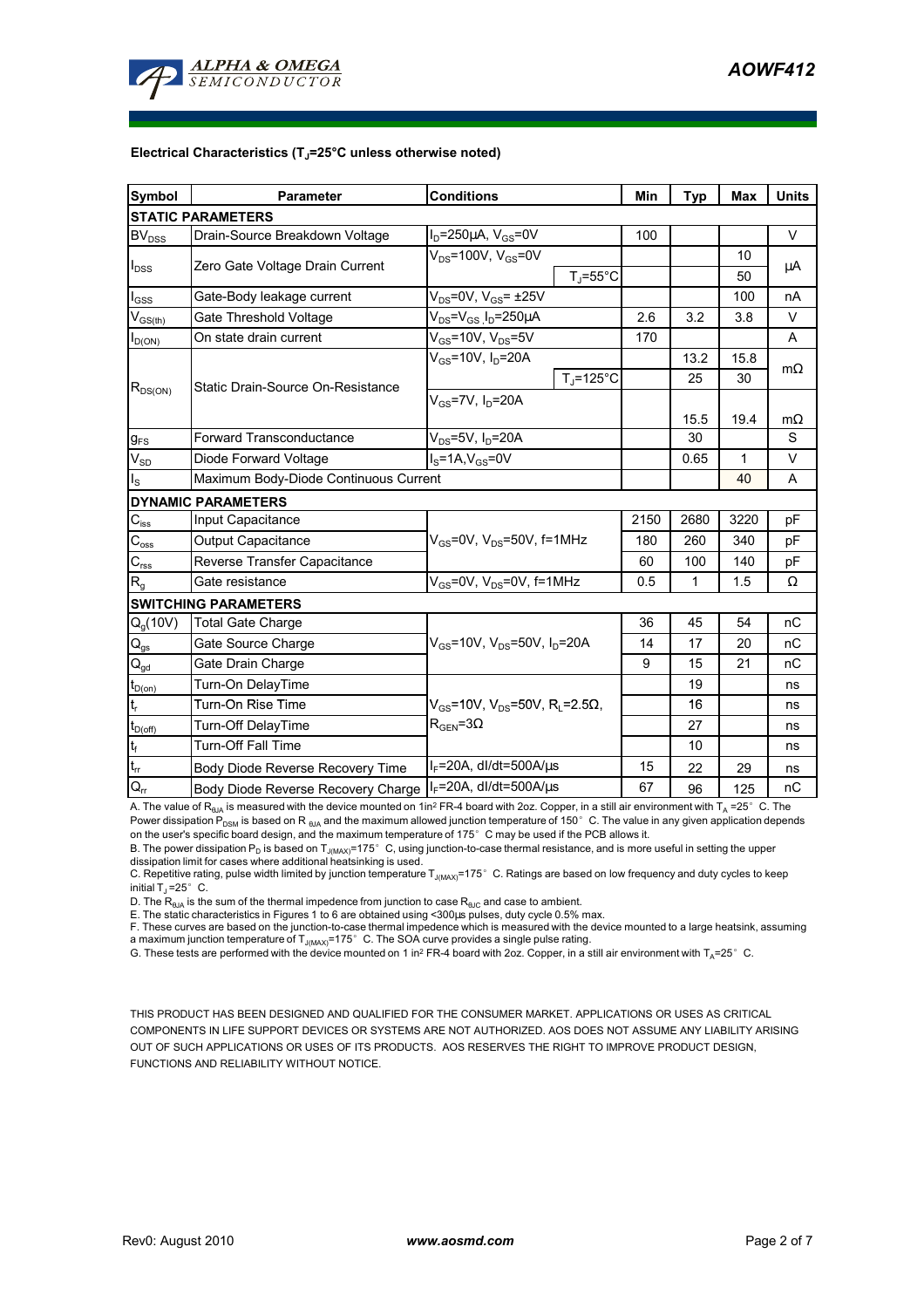

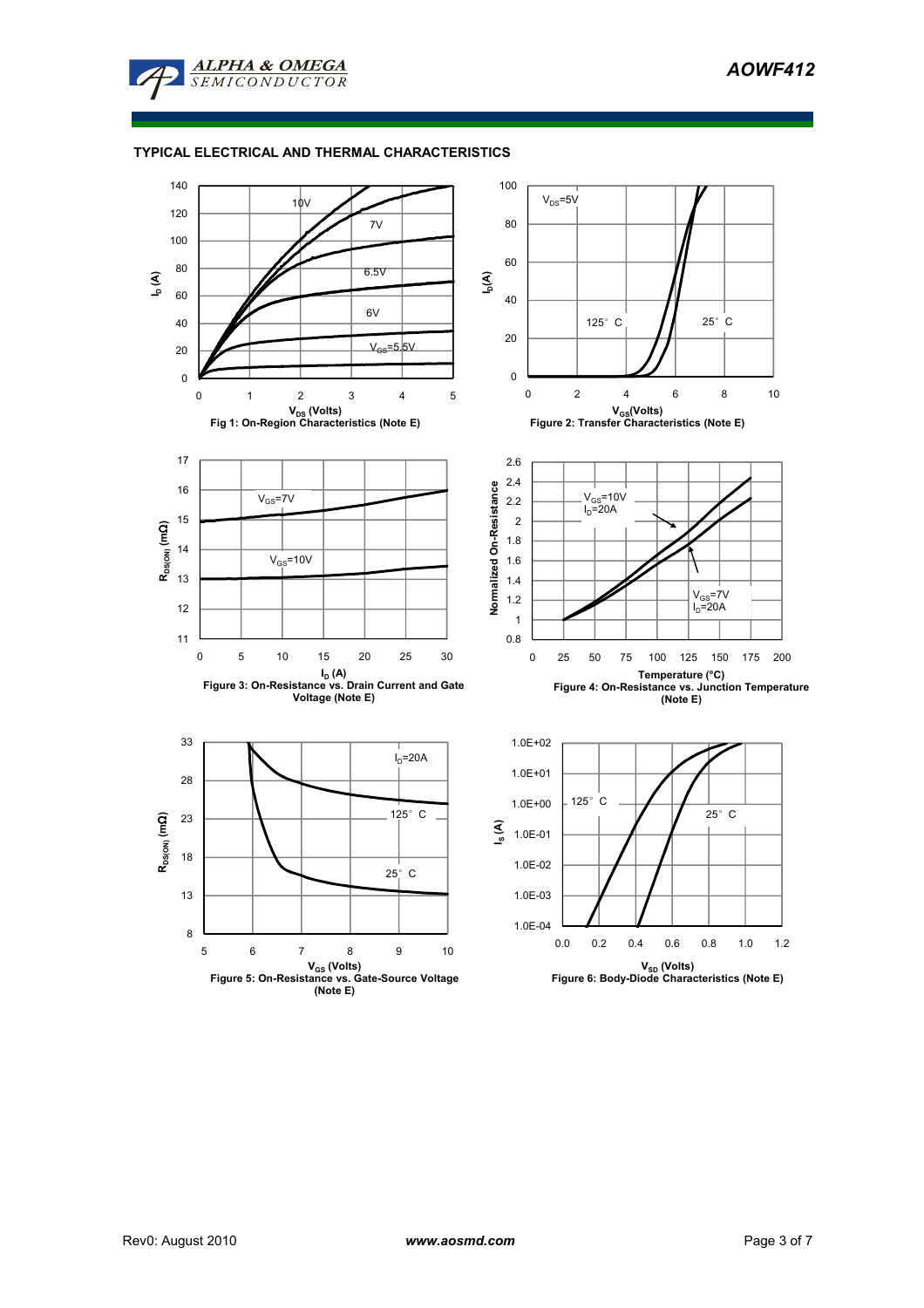AOWF412



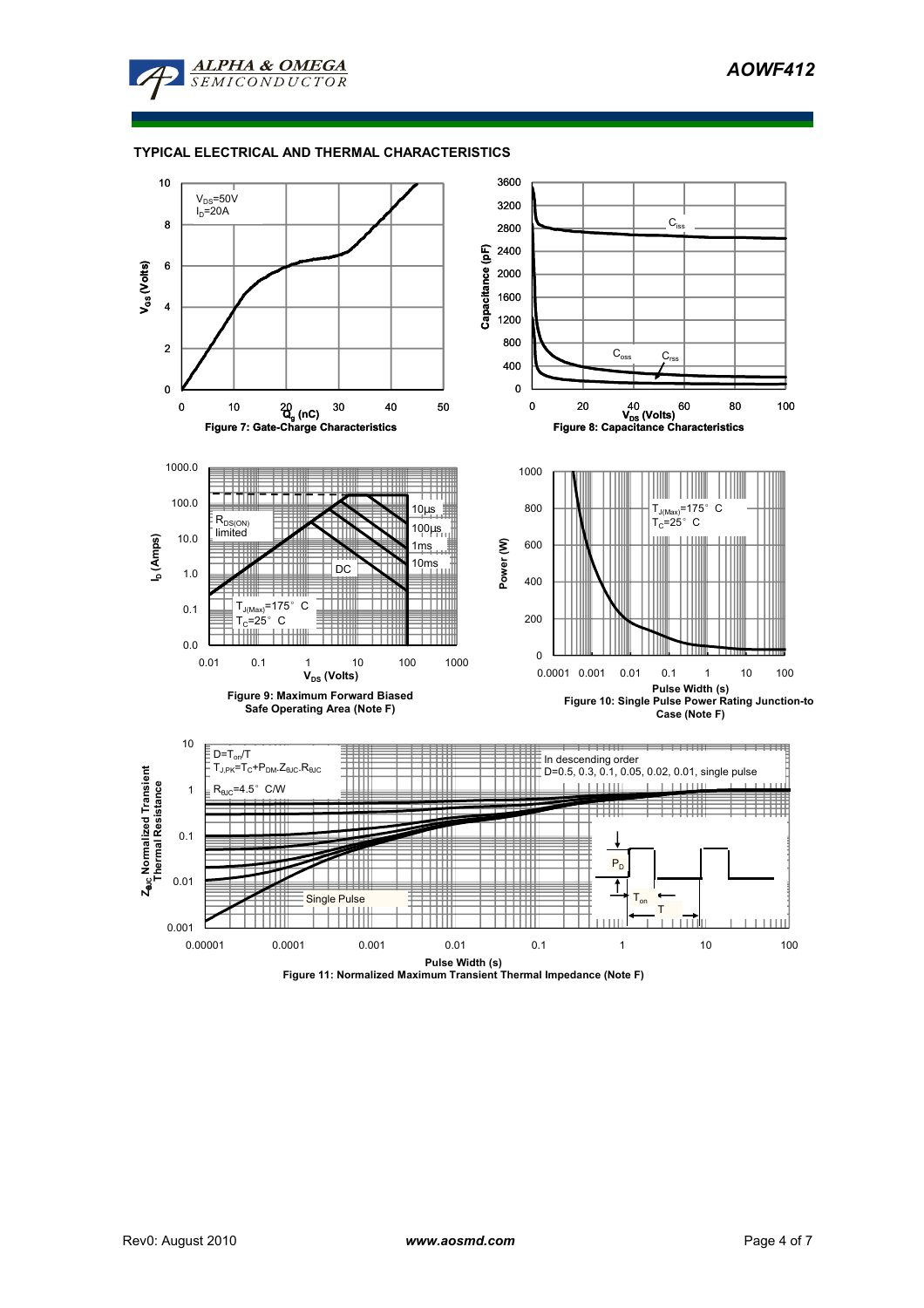



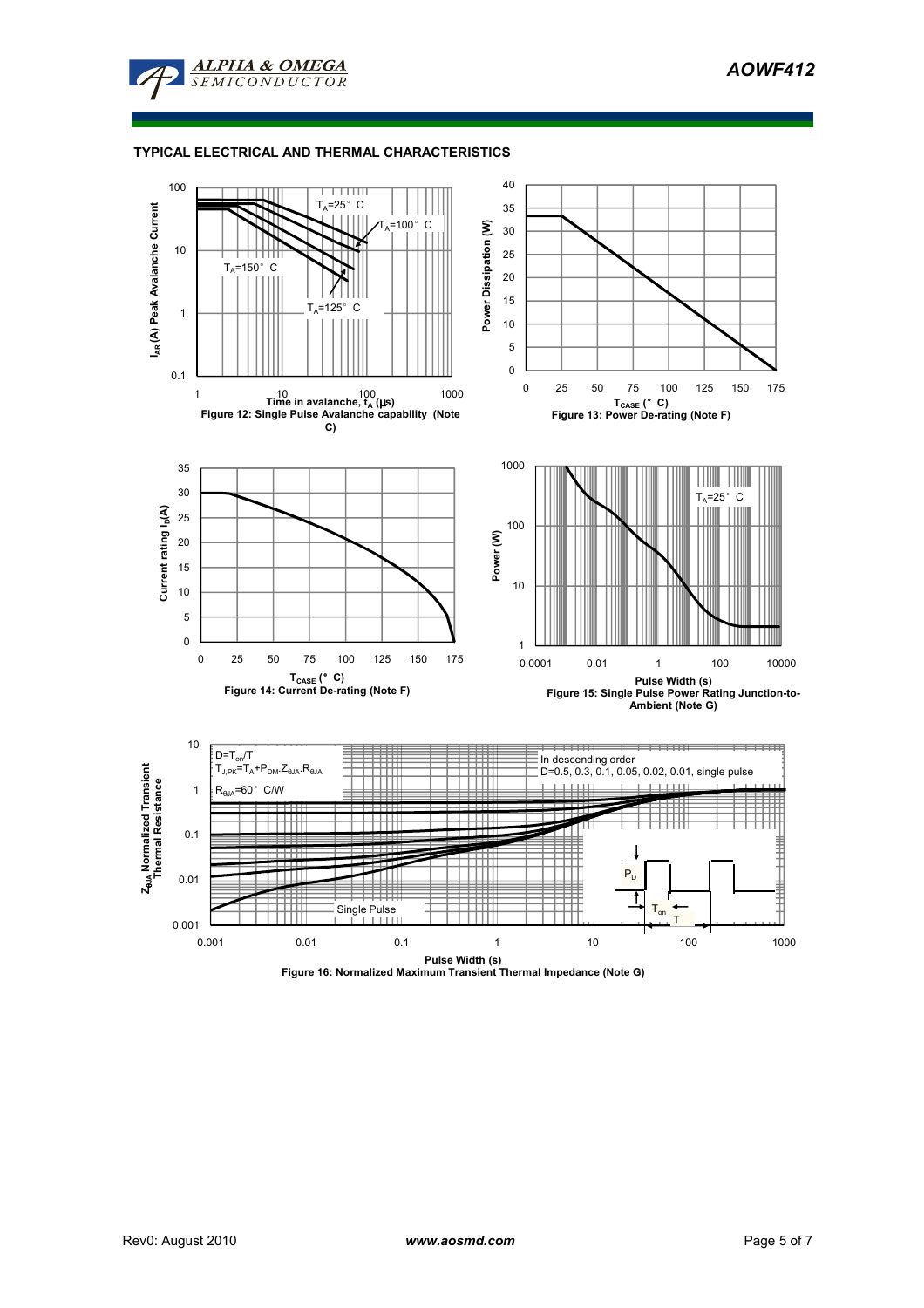